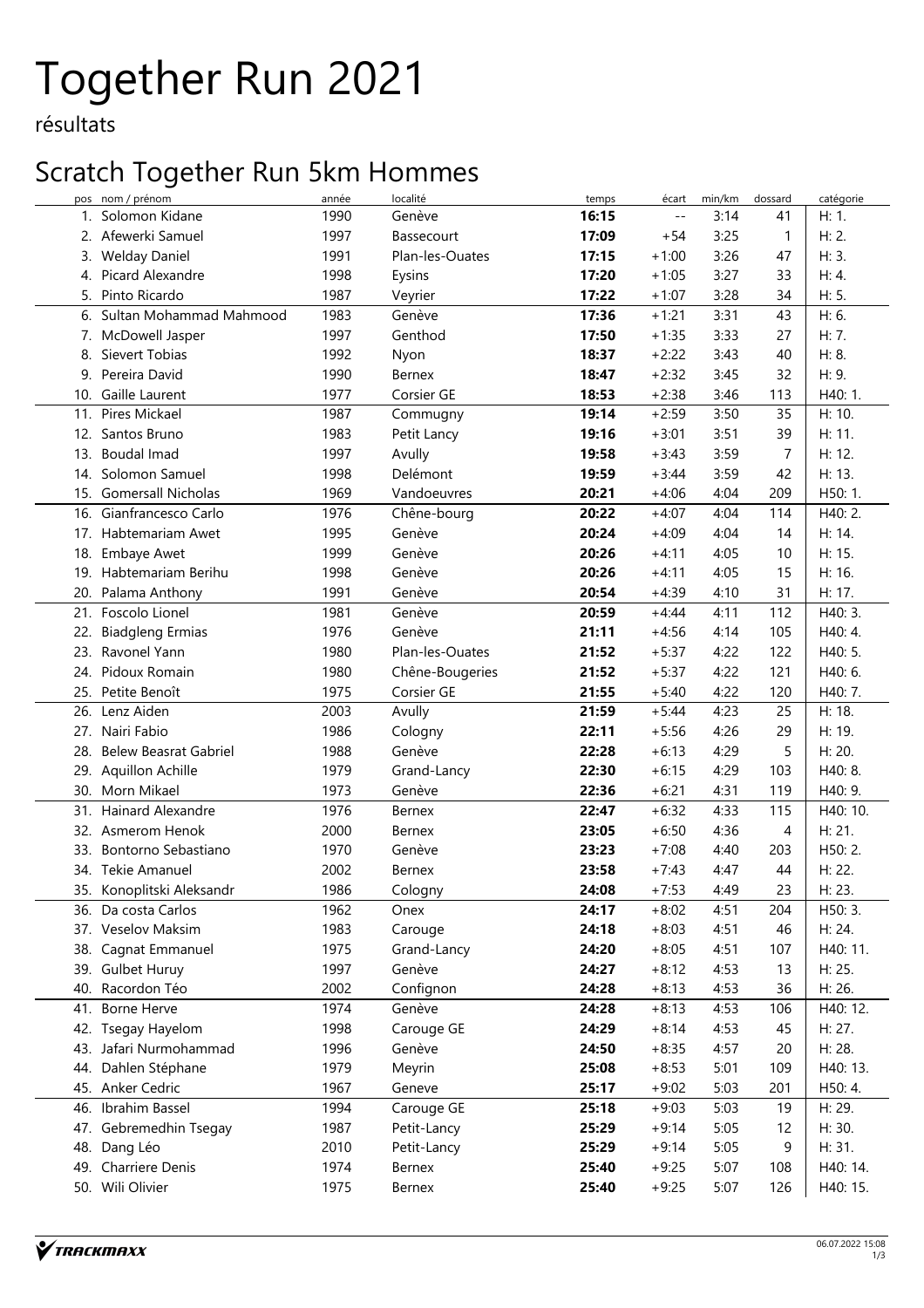# Together Run 2021

résultats

#### Scratch Together Run 5km Hommes

| pos        | nom / prénom            | année | localité          | temps | écart    | min/km | dossard        | catégorie |
|------------|-------------------------|-------|-------------------|-------|----------|--------|----------------|-----------|
|            | 51. Bartkowski Thomas   | 1972  | Bernex            | 25:40 | $+9:25$  | 5:07   | 104            | H40: 16.  |
| 52.        | Donnier Nicolas         | 1978  | Confignon         | 25:42 | $+9:27$  | 5:08   | 111            | H40: 17.  |
|            | 53. Rami Lhassan        | 1958  | Chambésy          | 25:43 | $+9:28$  | 5:08   | 215            | H50: 5.   |
| 54.        | Junge Ruhland Matthias  | 1996  | Versoix           | 25:52 | $+9:37$  | 5:10   | 21             | H: 32.    |
|            | 55. Brulfer Emeric      | 1981  | Satigny           | 26:20 | $+10:05$ | 5:15   | 127            | H40: 18.  |
| 56.        | Hamdan Antoine          | 1978  | Chene-Bougeries   | 26:31 | $+10:16$ | 5:18   | 116            | H40: 19.  |
|            | 57. Walder Pierre-Alain | 1956  | Confignon         | 26:48 | $+10:33$ | 5:21   | 219            | H50:6.    |
|            | 58. Horak Zafar         | 1997  | Pâquis            | 26:48 | $+10:33$ | 5:21   | 18             | H: 33.    |
|            | 59. Guibert René        | 1955  | Veyrier           | 26:52 | $+10:37$ | 5:22   | 210            | H50: 7.   |
|            | 60. Anselmo Olivier     | 1979  | Cointrin          | 27:04 | $+10:49$ | 5:24   | 102            | H40: 20.  |
| 61.        | Riembau Marc            | 1987  | Geneve            | 27:18 | $+11:03$ | 5:27   | 38             | H: 34.    |
| 62.        | Cardoso Carlos          | 1991  | Bussigny-Lausanne | 27:27 | $+11:12$ | 5:29   | 8              | H: 35.    |
| 63.        | Tamari Constantino      | 2007  | Genève            | 28:28 | $+12:13$ | 5:41   | 50             | H: 36.    |
|            | 64. Rasho Ivan          | 1992  | Anières           | 28:29 | $+12:14$ | 5:41   | 37             | H: 37.    |
| 65.        | Amiri Isa               | 1995  | Genève            | 28:31 | $+12:16$ | 5:42   | $\overline{c}$ | H: 38.    |
| 66.        | Henderickx Laurent      | 1985  | Bellevue          | 28:49 | $+12:34$ | 5:45   | 17             | H: 39.    |
|            | 67. Hübner Florian      | 1966  | Vernier           | 28:54 | $+12:39$ | 5:46   | 211            | H50: 8.   |
| 68.        | Delorme Vincent         | 1973  | Prévessin-Moens   | 29:02 | $+12:47$ | 5:48   | 110            | H40: 21.  |
|            | 69. Viethen Marc        | 1960  | Annecy            | 29:10 | $+12:55$ | 5:49   | 218            | H50: 9.   |
|            | 70. McCallin Luke       | 1972  | Peron             | 29:33 | $+13:18$ | 5:54   | 129            | H40: 22.  |
| 71.        | Tamari Nicolas          | 1969  | Genève            | 29:49 | $+13:34$ | 5:57   | 217            | H50: 10.  |
|            | 72. Bakry Daniel        | 1997  | Bernex            | 29:54 | $+13:39$ | 5:58   | 49             | H: 40.    |
|            | 73. Estivalis Dylan     | 1994  | Bernex            | 29:54 | $+13:39$ | 5:58   | 48             | H: 41.    |
|            | 74. Kaeser Michael      | 1977  | Bernex            | 30:20 | $+14:05$ | 6:03   | 117            | H40: 23.  |
|            | 75. Derivaz Alain       | 1971  | Genève            | 30:59 | $+14:44$ | 6:11   | 205            | H50: 11.  |
| 76.        | Mayolle Guillaume       | 1987  | Genève            | 31:06 | $+14:51$ | 6:13   | 26             | H: 42.    |
| 77.        | Pagdilao Miguel         | 1995  | Onex              | 31:37 | $+15:22$ | 6:19   | 30             | H: 43.    |
|            | 78. Velletri Maurizio   | 1973  | Cointrin          | 31:54 | $+15:39$ | 6:22   | 125            | H40: 24.  |
| 79.        | Kroug Dominique         | 1951  | Troinex           | 32:08 | $+15:53$ | 6:25   | 212            | H50: 12.  |
| 80.        | Cheikh Stephane         | 1973  | Cologny           | 32:10 | $+15:55$ | 6:25   | 157            | H40: 25.  |
|            | 81. Marmeys Laurent     | 1968  | Genève            | 32:23 | $+16:08$ | 6:28   | 213            | H50: 13.  |
|            | 82. Bodson Andre        | 1963  | Vessy             | 33:12 | $+16:57$ | 6:38   | 221            | H50: 14.  |
|            | 83. Giacobino Luc       | 1951  | Genève            | 33:12 | $+16:57$ | 6:38   | 206            | H50: 15.  |
|            | 84. Rubiolo Fabian      | 1967  | Genève            | 34:06 | $+17:51$ | 6:49   | 216            | H50: 16.  |
|            | 85. Giesenfeld Heinz    | 1953  | Plan-les-Ouates   | 34:24 | $+18:09$ | 6:52   | 207            | H50: 17.  |
| 86.        | Longey Nicolas          | 1981  | Satigny           | 35:01 | $+18:46$ | 7:00   | 128            | H40: 26.  |
|            | 87. Gambazzi Laurent    | 1995  | Bernex            | 35:52 | $+19:37$ | 7:10   | 11             | H: 44.    |
|            | 88. Plan Jean-luc       | 1944  | Laconnex          | 36:21 | $+20:06$ | 7:16   | 214            | H50: 18.  |
|            |                         |       |                   |       |          |        |                |           |
| départ     |                         |       |                   |       |          |        |                |           |
|            | Martin Siro             | 1972  | Meyrin            |       |          |        | 118            | H40       |
|            |                         |       |                   |       |          |        |                |           |
| <b>DNS</b> |                         |       |                   |       |          |        |                |           |
|            | Anja Majd               | 1996  | Lausanne          |       |          |        | 3              | Н         |
|            | Borges Bruno            | 1987  | Cartigny          |       |          |        | 6              | Н         |
|            | Haysh Yohannes          | 1999  | Confignon         |       |          |        | 16             | Н         |
|            | Kahase Aman             | 2001  | Genève            |       |          |        | 22             | Н         |
|            | Krijnen Yannick         | 1988  | Genève            |       |          |        | 24             | Н         |
|            | Aeby Bastien            | 1981  | Genève            |       |          |        | 101            | H40       |